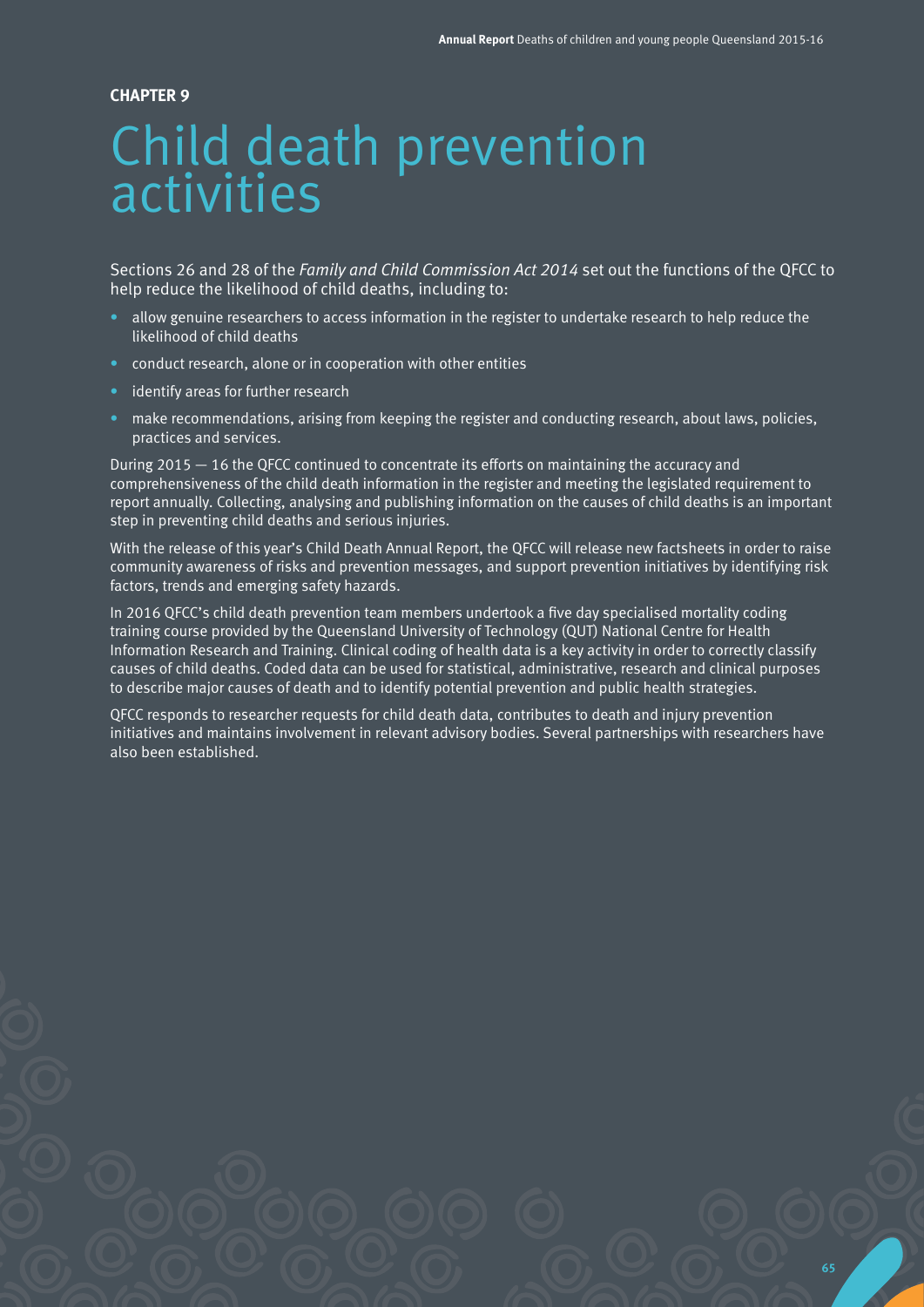# **RESEARCHER ACCESS TO CHILD DEATH DATA**

The QFCC, through its strategy of providing access to data from the Queensland Child Death Register, supported a range of researchers and stakeholders during the reporting period in the development and implementation of programs, policies and initiatives or research programs that require a solid and contemporary evidence base. The overarching aim of this strategy is to promote the information collected in the Queensland Child Death Register to stakeholders (at both the state and national levels), identify opportunities to engage with stakeholders and share the child death dataset and key findings to inform ongoing prevention efforts.

The Queensland Child Death Register may be accessed at no cost to organisations or individuals conducting genuine research.49 Stakeholders wishing to access the register to support their research, policy or program initiatives can email their request to [child\\_death\\_prevention@qfcc.qld.gov.au](mailto:child_death_prevention@qfcc.qld.gov.au).

During 2015 — 16, the QFCC responded to 31 requests for access to the Child Death Register from external stakeholders. Table 9.1 provides an overview of the type of data requested in 2015 — 16 and the purpose for which it was used. Examples of the projects provided with information include the following:

- A University of the Sunshine Coast study examining SUDI records in order to better understand contributing risk factors and identify ways to better support vulnerable, marginalised, difficult-to-engage groups through risk-reduction education.
- The Royal Life Saving Society of Australia publishes the *National Drowning Report* and provides related drowning prevention activities and information.
- A study by Mission Australia on the suicide deaths of Indigenous young people in specific regions for prevention and early intervention purposes.
- The Department of Education and Training used information provided to determine whether gender diversity issues were present in suspected suicide deaths of young people in Queensland State Schools.
- Coronial investigations of deaths of young children from drowning and other accidental causes, where active supervision by a carer plays a role.
- Ongoing research by the Centre for Children's Burns and Trauma Research in relation to pedestrian and bicycle-related deaths of children.

#### **Table 9.1: Purpose of data request by type of data requested 2015 — 16**

|                                            | <b>Purpose of data request</b> |                                          |                                   |                             |
|--------------------------------------------|--------------------------------|------------------------------------------|-----------------------------------|-----------------------------|
| Type of data requested                     | <b>Research</b>                | <b>Public</b><br>education/<br>reporting | Policy/<br>program<br>development | <b>Total</b><br>$\mathbf n$ |
| Diseases and morbid conditions             | 1                              | 0                                        | $\mathbf 0$                       | 1                           |
| Sudden unexpected deaths in infancy (SUDI) | $\overline{2}$                 | $\mathbf{0}$                             | $\Omega$                          | $\overline{2}$              |
| Drowning                                   | $\Omega$                       | 2                                        | 5                                 | 7                           |
| Transport                                  | 5                              | $\Omega$                                 | $\Omega$                          | 5                           |
| Suicide                                    | $\Omega$                       | 2                                        | $\overline{2}$                    | 4                           |
| Accidental deaths                          | 1                              | $\Omega$                                 | $\Omega$                          | 1                           |
| All non-natural causes                     | 1                              | $\mathbf{0}$                             | $\Omega$                          | 1                           |
| All deaths                                 | 1                              | $\overline{2}$                           | 1                                 | 4                           |
| Domestic and family violence               | $\Omega$                       | $\Omega$                                 |                                   | 1                           |
| Interstate residents                       | $\Omega$                       | 2                                        | $\Omega$                          | $\overline{2}$              |
| Known to the child safety system           | 1                              | $\Omega$                                 | $\overline{2}$                    | 3                           |
| <b>Total</b>                               | 12                             | 8                                        | 11                                | 31                          |

Data source: QFCC Register of child death data requests (2015 — 16)

49 Genuine research is defined as research relating to childhood mortality or morbidity with a view to increasing knowledge of incidence, causes and risk factors relating to same. Genuine research includes policy and program initiatives to reduce child death or injury.